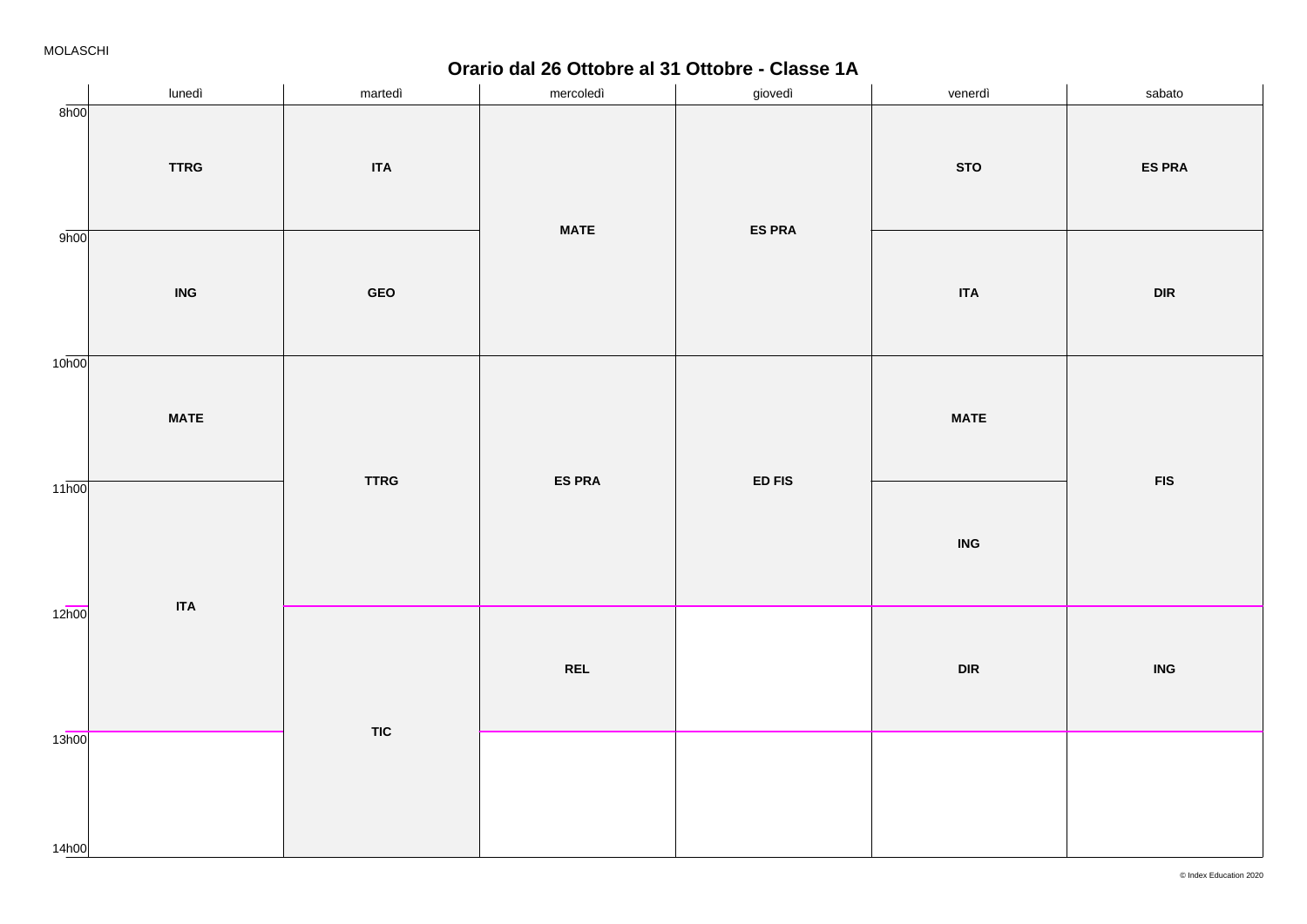**Orario dal 26 Ottobre al 31 Ottobre - Classe 2A**

|                    | lunedì                      | martedì     | mercoledì     | giovedì                     | venerdì                     | sabato                             |
|--------------------|-----------------------------|-------------|---------------|-----------------------------|-----------------------------|------------------------------------|
| 8h00               | <b>STO</b>                  | <b>CHI</b>  | <b>ES PRA</b> | <b>MATE</b>                 | <b>TTRG</b>                 | ${\sf FIS}$                        |
| 9h00               | GEO                         |             |               |                             |                             |                                    |
| 10 <sub>h00</sub>  | $\sf ITA$                   | <b>ITA</b>  | <b>MATE</b>   |                             | $\ensuremath{\mathsf{DIR}}$ | $\ensuremath{\mathsf{ING}}\xspace$ |
| $11\overline{h00}$ | $\ensuremath{\mathsf{DIR}}$ | <b>MATE</b> | <b>REL</b>    | <b>ITA</b>                  |                             |                                    |
| 12h00              | <b>ING</b>                  |             | <b>ING</b>    |                             | <b>ES PRA</b>               | <b>ES PRA</b>                      |
| 13h00<br>14h00     |                             | <b>TIC</b>  |               | $\mathsf{ED}\,\mathsf{FIS}$ |                             |                                    |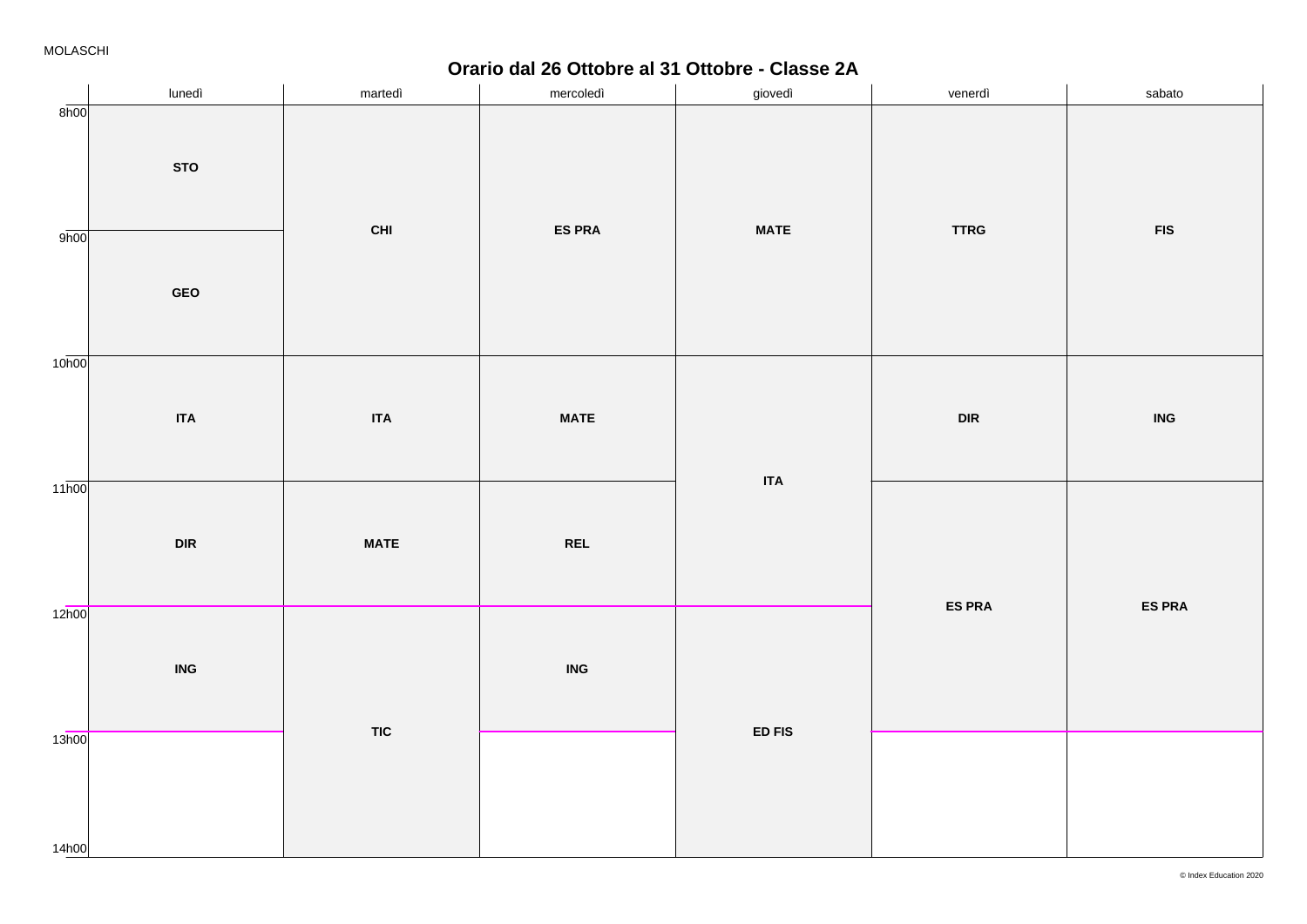**Orario dal 26 Ottobre al 31 Ottobre - Classe 3A**

|                    | lunedì      | martedì       | mercoledì  | giovedì    | venerdì     | sabato                                                                  |
|--------------------|-------------|---------------|------------|------------|-------------|-------------------------------------------------------------------------|
| 8h00               | <b>MATE</b> | <b>ES PRA</b> | ING        | <b>STO</b> | <b>TEA</b>  | $\ensuremath{\mathsf{T}}\ensuremath{\mathsf{T}}\ensuremath{\mathsf{T}}$ |
| 9h00               |             |               | <b>REL</b> | <b>ITA</b> |             | <b>ES PRA</b>                                                           |
| 10 <sub>h00</sub>  |             | <b>TTI</b>    | <b>STO</b> | TTI        | <b>TMA</b>  |                                                                         |
| $11\overline{h00}$ | ED FIS      | <b>TEA</b>    |            |            | <b>MATE</b> | $\ensuremath{\mathsf{ING}}\xspace$                                      |
| 12h00              | <b>TMA</b>  |               | $\sf ITA$  | <b>TEA</b> | <b>ITA</b>  | <b>TMA</b>                                                              |
| 13h00<br>14h00     |             | <b>TMA</b>    |            |            |             |                                                                         |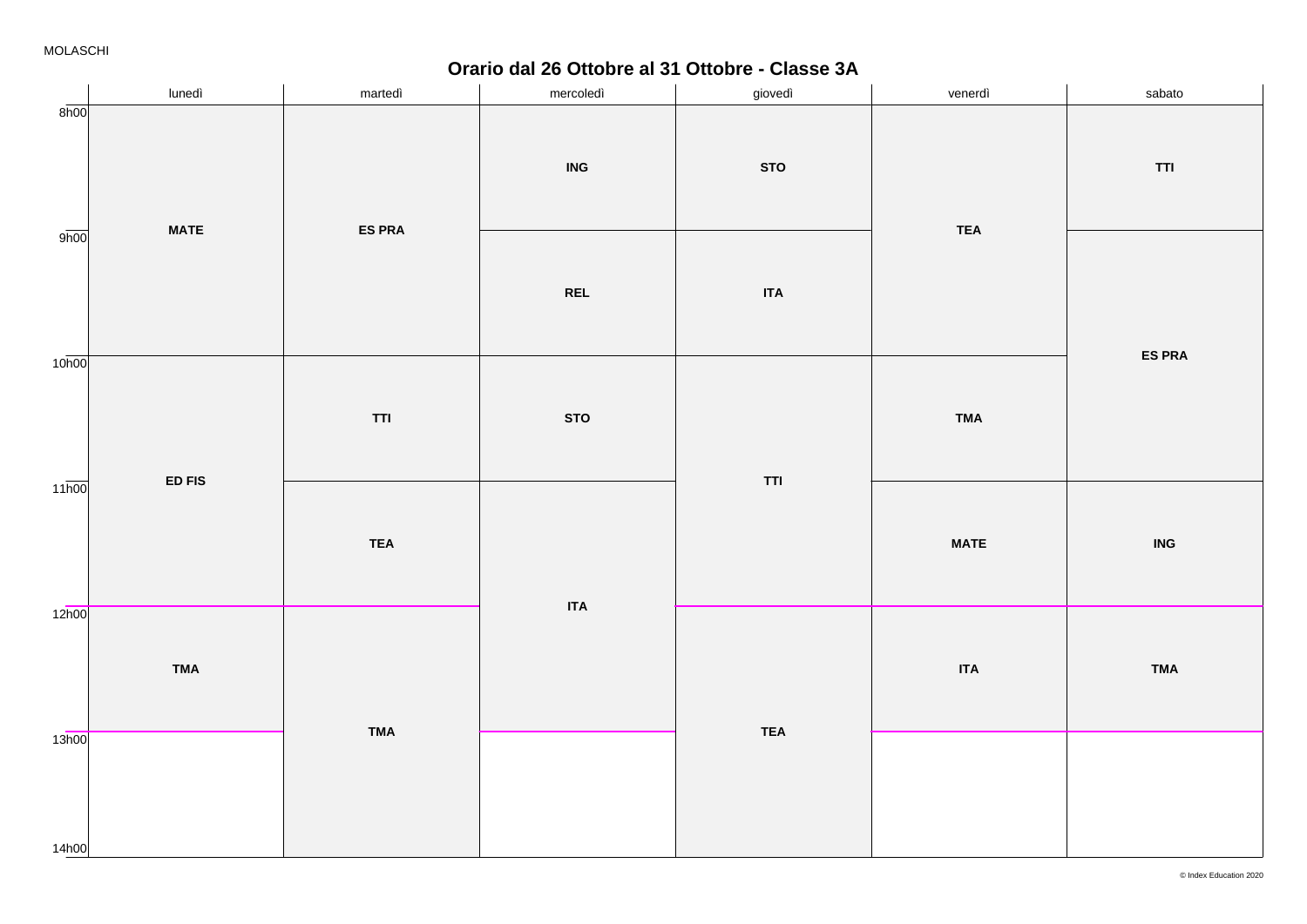**Orario dal 26 Ottobre al 31 Ottobre - Classe 4A**

|                   | lunedì      | martedì                                                                 | mercoledì     | giovedì    | venerdì                   | sabato     |
|-------------------|-------------|-------------------------------------------------------------------------|---------------|------------|---------------------------|------------|
| 8h00              | ED FIS      | $\ensuremath{\mathsf{T}}\ensuremath{\mathsf{T}}\ensuremath{\mathsf{T}}$ | <b>REL</b>    | <b>TTI</b> | <b>ES PRA</b>             | <b>TMA</b> |
| 9h00              |             |                                                                         | <b>ES PRA</b> | <b>TEA</b> | $\overline{\mathsf{ING}}$ | <b>STO</b> |
| 10 <sub>h00</sub> | <b>TMA</b>  | <b>TEA</b>                                                              |               | <b>TMA</b> | <b>TEA</b>                | $\sf ITA$  |
| 11h00             |             | $\ensuremath{\mathsf{ING}}\xspace$                                      | <b>ING</b>    |            |                           | TTI        |
| 12 <sub>h00</sub> | <b>MATE</b> |                                                                         | <b>MATE</b>   | <b>STO</b> | <b>TMA</b>                |            |
| 13h00<br>14h00    |             | <b>ITA</b>                                                              |               | <b>ITA</b> |                           |            |